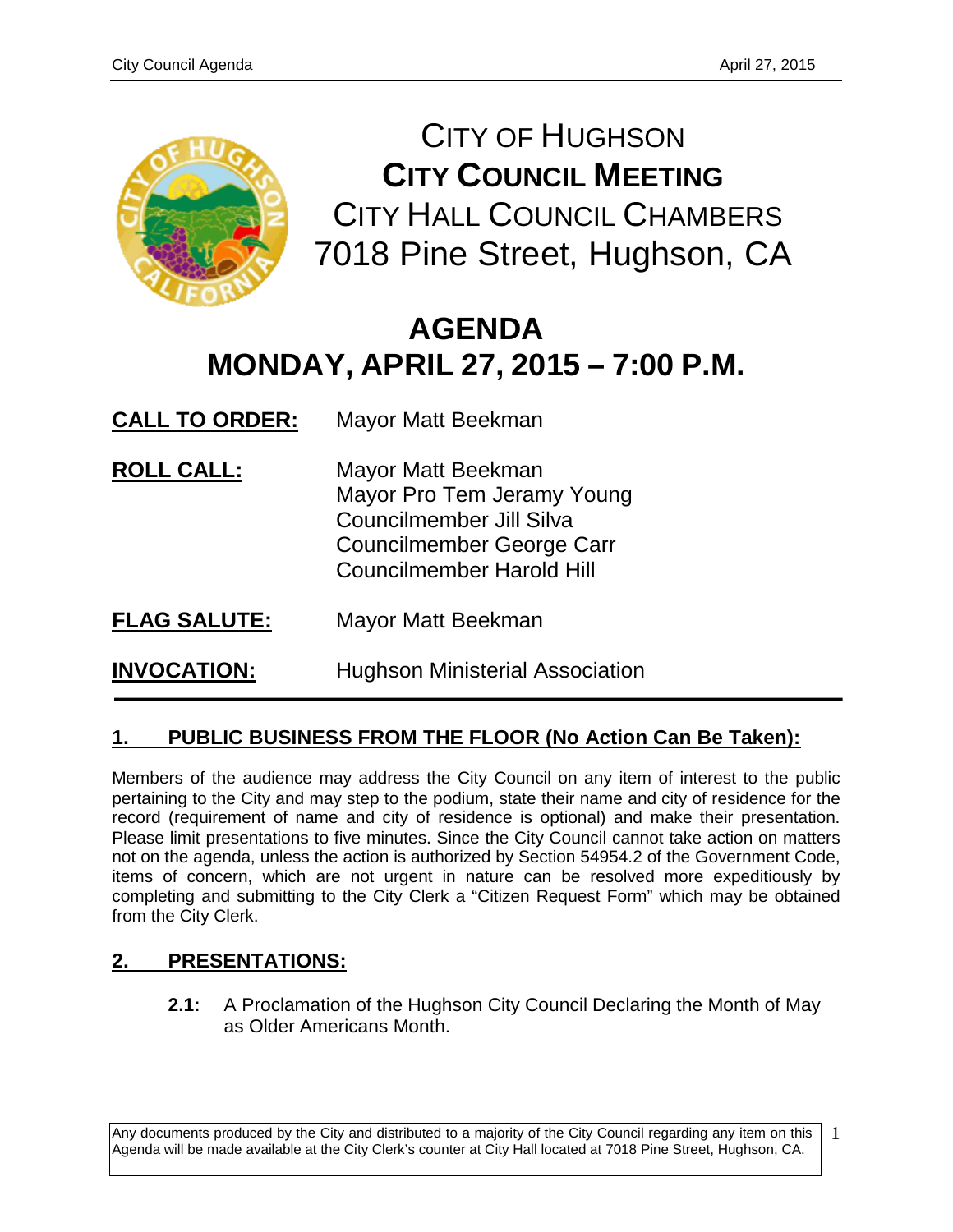## **3. CONSENT CALENDAR:**

**All items listed on the Consent Calendar are to be acted upon by a single action of the City Council unless otherwise requested by an individual Councilmember for special consideration. Otherwise, the recommendation of staff will be accepted and acted upon by roll call vote.**

- **3.1:** Approve the Minutes of the Regular Meeting of April 13, 2015.
- **3.2:** Approve the Warrants Register.
- **3.3:** Review and Approve the City of Hughson Treasurer's Report: Investment Portfolio Report for February 2015.
- **3.4:** Approve the Second Reading and Adopt Ordinance No. 2015-01, Amending the Hughson Municipal Code (HMC) Chapter 8.24, Smoking Pollution, to include recreational areas to the list of areas where smoking is prohibited, as well as to add electronic smoking and vapor devices to its definition of Smoking.

### **4. UNFINISHED BUSINESS:**

**4.1:** Approve the Selection of Gilton Solid Waste Management, Inc for the Collection and Transportation of Garbage and Refuse in the City of Hughson and Authorize the City Manager and City Attorney to Negotiate Terms of the Franchise Agreement for the Said Services. *(Continued from the April 13, 2015 Meeting)*

#### *ADJOURN TO THE CITY OF HUGHSON APRIL 13, 2015 ADJOURNED MEETING PURSUANT TO GOVERNMENT CODE SECTION 54955.*

#### *RECONVENE TO THE CITY OF HUGHSON CITY COUNCIL MEETING.*

# **5. PUBLIC HEARING TO CONSIDER THE FOLLOWING: NONE.**

#### **6. NEW BUSINESS:**

**6.1:** Adopt Resolution No. 2015-09, A Resolution of the City Council of the City of Hughson Authorizing an Application for Funding for the Cobles Corner/Country Villa Consolidation Project from the State Water Resources Control Board under their Consolidation Incentive Program.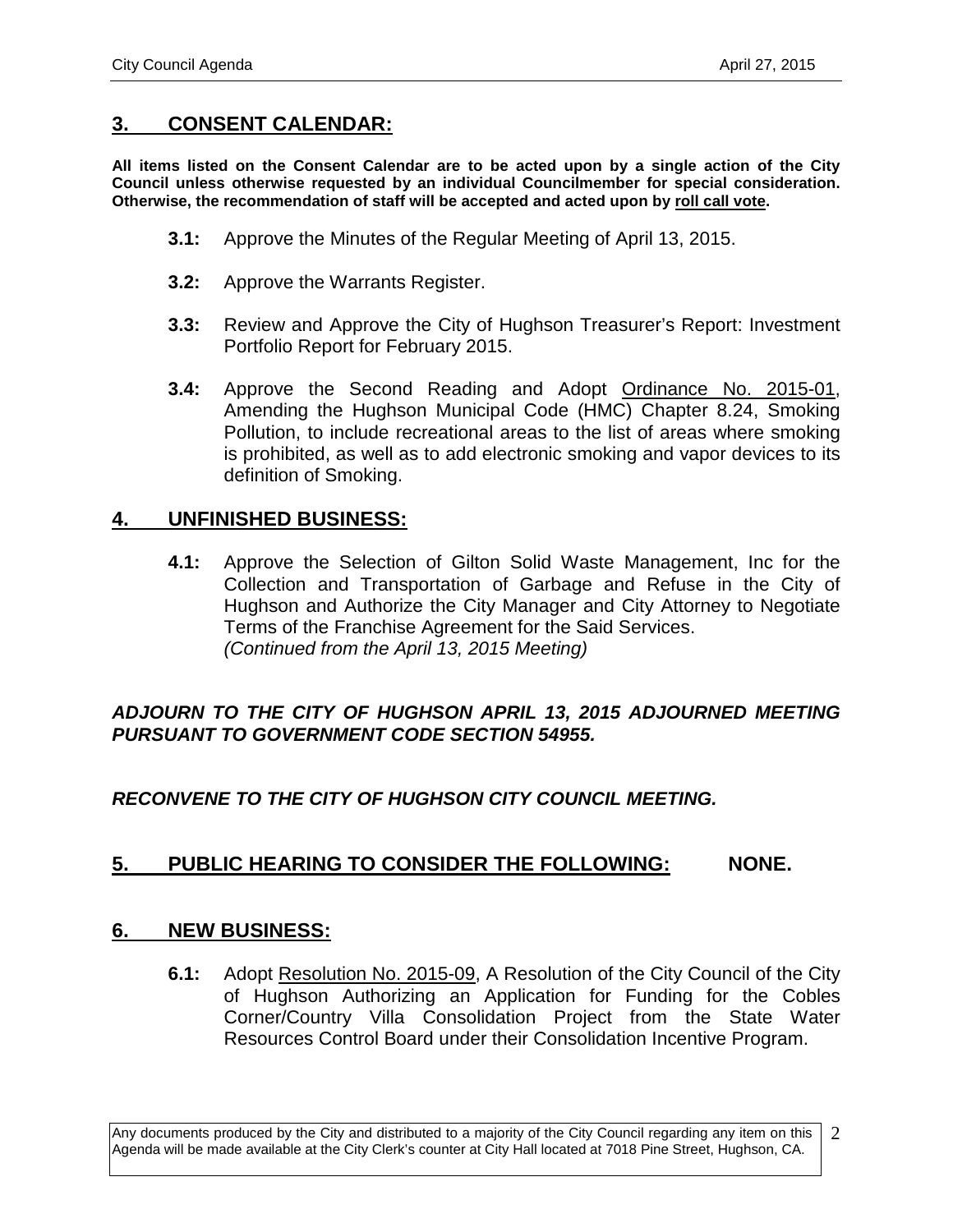## **7. CORRESPONDENCE:**

- **7.1:** Update of the Hatch Road and Santa Fe Avenue Signal Project.
- **7.2:** Planning Commission Agenda from April 21, 2015.
- **7.3:** Economic Development Committee Agenda for April 27, 2015.

#### **8. COMMENTS:**

**8.1:** Staff Reports and Comments: (Information Only – No Action)

**City Manager:** 

**City Clerk:**

**Community Development Director:**

**Director of Finance:**

**Police Services:**

**City Attorney:**

- **8.2:** Council Comments: (Information Only No Action)
- **8.3:** Mayor's Comments: (Information Only No Action)

# **9. CLOSED SESSION TO DISCUSS THE FOLLOWING: NONE.**

# **10. REPORT FROM CLOSED SESSION: NONE.**

# **ADJOURNMENT:**

#### **WAIVER WARNING**

If you challenge a decision/direction of the City Council in court, you may be limited to raising only those issues you or someone else raised at a public hearing(s) described in this Agenda, or in written correspondence delivered to the City of Hughson at or prior to, the public hearing(s).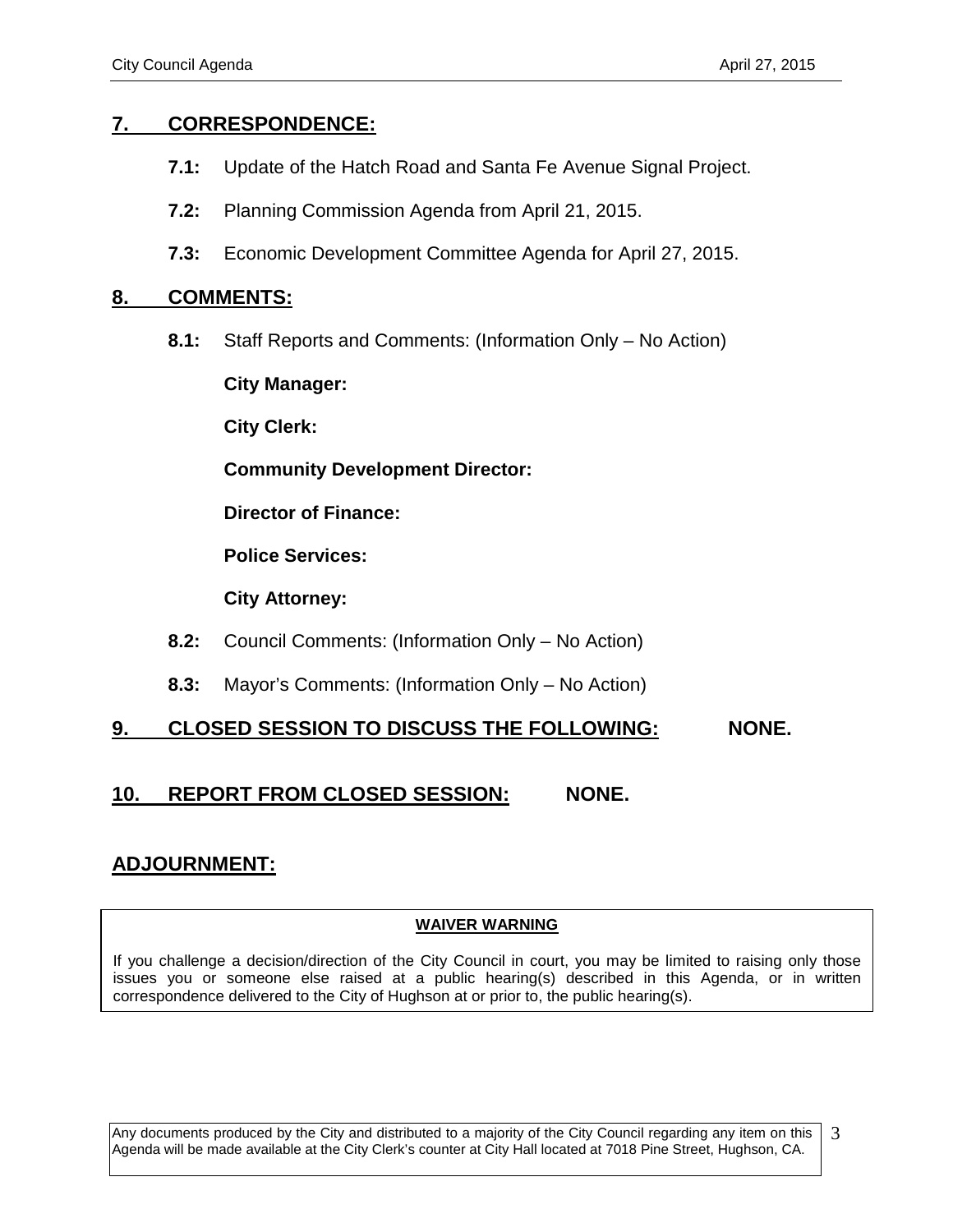# **UPCOMING EVENTS:**

| May 2         | Annual Clean-Up Day, Walker Lane and 2 <sup>nd</sup> Street, 7:30 a.m.-2:30 p.m.<br>Ξ    |
|---------------|------------------------------------------------------------------------------------------|
| May 3         | Perks Coffee Grand Opening & Car Show, Hughson Ave, 10:00a.m.-4:00p.m.<br>٠              |
| May 9         | Hughson Fire Protection District Annual Chicken B.B.Q., 4:00 - 8:00 p.m.                 |
| May 11        | City Council Meeting, City Hall Chambers, 7:00 p.m.<br>٠                                 |
| <b>May 12</b> | Parks and Recreation Commission Meeting, City Hall Chambers, 6:00 p.m.<br>$\blacksquare$ |
| <b>May 19</b> | Planning Commission Meeting, City Hall Chambers, 6:00 p.m.<br>٠                          |
| <b>May 25</b> | Memorial Day - Holiday - City Hall Closed<br>п                                           |
| <b>May 26</b> | City Council Meeting (Tuesday), City Hall Chambers, 7:00 p.m.                            |

#### **RULES FOR ADDRESSING CITY COUNCIL**

Members of the audience who wish to address the City Council are requested to complete one of the forms located on the table at the entrance of the Council Chambers and submit it to the City Clerk. **Filling out the card is voluntary.**

#### **AFFIDAVIT OF POSTING**

| <b>DATE:</b> | April 23, 2015         | TIME:  | 7:00pm            |
|--------------|------------------------|--------|-------------------|
| <b>NAME:</b> | Dominique Spinale Romo | TITLE: | <b>City Clerk</b> |

#### **AMERICANS WITH DISABILITIES ACT/CALIFORNIA BROWN ACT NOTIFICATION FOR THE CITY OF HUGHSON**

This Agenda shall be made available upon request in alternative formats to persons with a disability; as required by the Americans with Disabilities Act of 1990 (42 U.S.C. Section 12132) and the Ralph M. Brown Act (California Government Code Section 54954.2).

**Disabled or Special needs Accommodation**: In compliance with the Americans with Disabilities Act, persons requesting a disability related modification or accommodation in order to participate in the meeting and/or if you need assistance to attend or participate in a City Council meeting, please contact the City Clerk's office at (209) 883-4054. Notification at least 48-hours prior to the meeting will assist the City Clerk in assuring that reasonable accommodations are made to provide accessibility to the meeting.

#### **Notice Regarding Non-English Speakers:**

Pursuant to California Constitution Article III, Section IV, establishing English as the official language for the State of California, and in accordance with California Code of Civil Procedures Section 185, which requires proceedings before any State Court to be in English, notice is hereby given that all proceedings before the City of Hughson City Council shall be in English and anyone wishing to address the Council is required to have a translator present who will take an oath to make an accurate translation from any language not English into the English language.